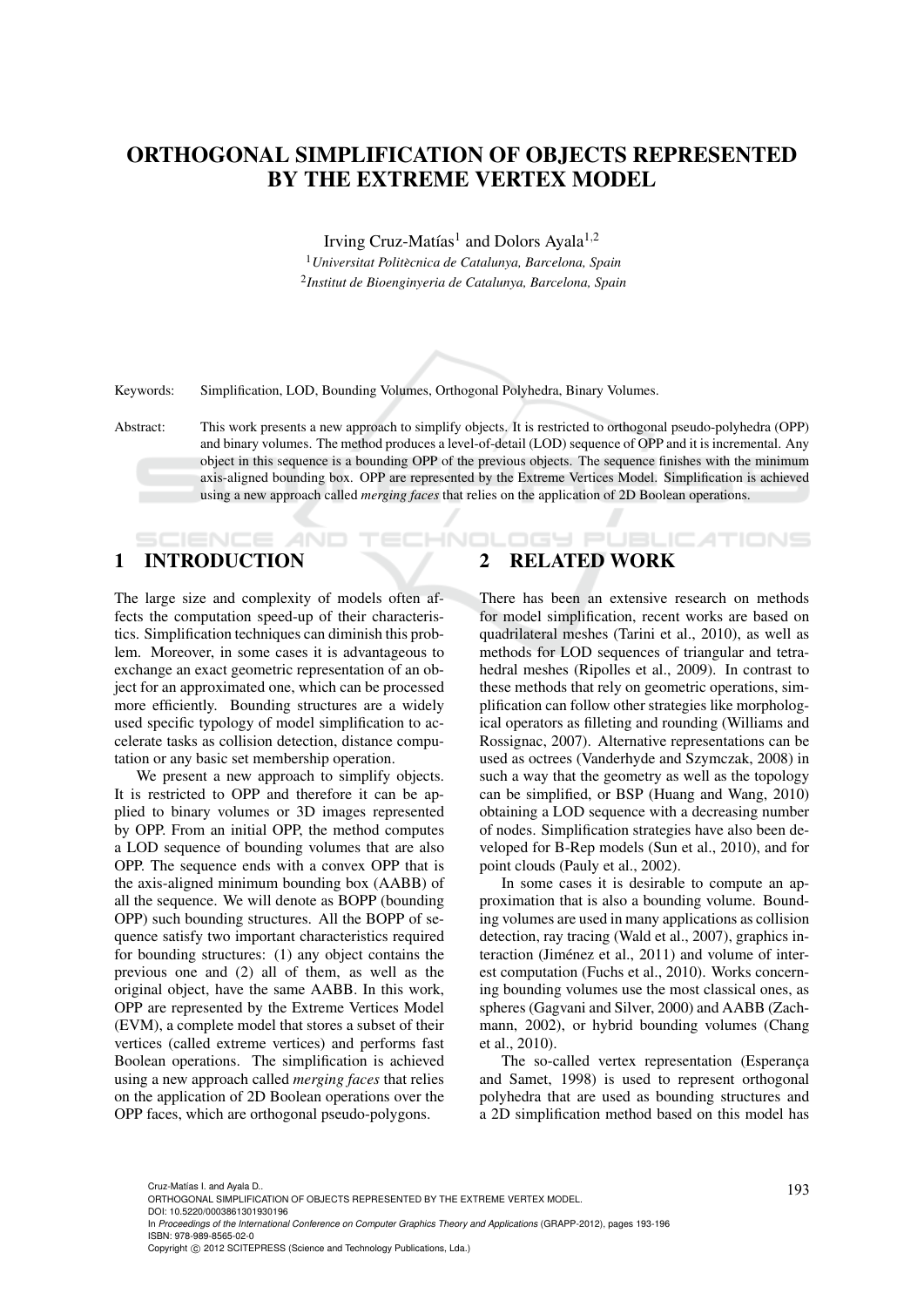also been devised (Esperança and Samet, 1997). Our method has the similarity with this one that orthogonal faces are displaced, but our strategy and operations are completely new. We merge the faces geometry by applying Boolean operations. Moreover our approach deals with general 3D orthogonal objects with any number of shells, cavities and through holes.

### 3 EXTREME VERTICES MODEL

The EVM is a very concise representation scheme in which any OPP can be described using only a subset of its vertices: the extreme vertices (EV). The EVM can be created easily from the voxel model. Let *Q* be a finite set of points in  $E^3$ . The *ABC*-sorted set of *Q* is the set resulting from sorting *Q* according to *A*, then to *B*, and then to *C*-coordinate. Let *P* be an OPP: A *brink* is the maximal uninterrupted segment built out of a sequence of collinear and contiguous two-manifold edges of *P* and its ending vertices are the EV. A *cut* (*C*) of *P* is the set of EV lying on a plane perpendicular to a main axis of *P*. A *slice* is the prismatic region between two consecutive cuts, and a *section* (*S*) is its base polygon. Sections can be computed from cuts and vice versa. For  $i = 1...n$ :

$$
\overline{S_0(P)} = \overline{S_n(P)} = \emptyset, \quad \overline{S_i(P)} = \overline{S_{i-1}(P)} \otimes^* \overline{C_i(P)} \quad (1)
$$

$$
\overline{C_i(P)} = \overline{S_{i-1}(P)} \otimes^* \overline{S_i(P)} \quad (2)
$$

where *n* is the number of cuts and  $\otimes^*$  denotes the regularized xor operation. The overline symbolizes the project operator, that from a *d*-dimensional set of vertices lying on a plane produces a (*d*-1)-dimensional set of vertices. As the ⊗<sup>∗</sup> operation can be expressed as union of differences, Equation 2 can be written as:

$$
\overline{C_i(P)} = (\overline{S_{i-1}(P)} - \overline{S_i(P)}) \cup (\overline{S_i(P)} - \overline{S_{i-1}(P)})
$$
 (3)

and any cut can be decomposed into its *forward difference (FD)* and *backward difference (BD)*:

$$
\frac{\overline{FD_i(P)}}{\overline{BD_i(P)}} = \frac{\overline{S_{i-1}(P)}}{\overline{S_i(P)}} - * \frac{\overline{S_i(P)}}{\overline{S_{i-1}(P)}}\tag{4}
$$

 $FD<sub>i</sub>(P)$  is the set of  $C<sub>i</sub>(P)$  faces whose normal vector points to the positive side of the coordinate axis perpendicular to  $C_i(P)$  and  $BD_i(P)$  the opposite. Figure  $2(b)$  shows an object with all its EV, cuts  $(C_1$  to *C*4) and sections (in yellow). Arrows on cuts indicate whether they are FD or BD.

There is a platform that uses the EVM for most volume operations, as it is efficient for Boolean operations. All Boolean operations are carried out by applying recursively the same operation over the 2D OPP sections. The base case performs this operation in 1D. The xor operation is the faster one, as it is a simple point-wise xor without section computation. For details concerning EVM see (Aguilera, 1998).

#### 4 ALGORITHM OVERVIEW

Our method takes as input an EVM represented OPP. Let  $B(P)$  be the BOPP of an OPP *P*, and  $o_0$  be the initial object. A finite sequence  $o_1$ ,  $o_2$ , ...,  $o_p$  of OPP is generated that follows the following properties:

1. *Subset property:*  $B(o_i) = o_{i+1}$ ,  $i = 0... p - 1$ , and, therefore,  $o_i \subseteq o_{i+1}$ ,  $i = 0...p-1$ 

$$
2. \, o_p = AABB(o_i), i = 0 \dots p
$$

It is an incremental approach, i.e., we compute  $o_{i+1}$ from  $o_i$ ,  $i = 0...p - 1$ . The main idea follows a *merging faces* strategy. Cuts in an *ABC*-sorted EVM are perpendicular to *A*-coordinate axis. If cut faces are displaced towards the contiguous cut and both sets of faces are merged, the total number of vertices (EV and non-EV) will never increase. So, the *simplification algorithm* receives an EVM *P*, which corresponds to the initial object  $o_0$  and the desired maximum number of EV *n* in the simplified model, and returns an EVM  $Q$  corresponding to the BOPP  $o_k$ , which has no more than  $n$  EV. The method computes all the  $o_i$  between 1 and *k*, where the *merging faces* strategy applies a displacement of  $d = i$  voxels to compute  $o_i$ . Therefore, to compute  $o_k$  the algorithm performs  $k$  iterations.

The *merging faces* process is applied to the current *ABC*-sorting of *P* that only coarsens the OPP in the *A*coordinate, then it is necessary to repeat the process for the other two main directions. So, we can take any three sortings with different *A*-coordinate, as shown in the following pseudocode:

EVM Simplification(EVM P, int n){ EVM Q = P; for(int d=1; Q->Get\_nev() >= n; d++){ Q->SetSorting(XYZ); Q=mergingFaces(Q,d); Q->SetSorting(YXZ); Q=mergingFaces(Q,d); Q->SetSorting(ZXY); Q=mergingFaces(Q,d);} return Q; }

*Get nev* returns the number of EV of the corresponding object. The *mergingFaces* function receives an EVM object and a distance *d*, and returns another EVM object, where consecutive cuts with distance  $\leq$  *d* between them have been processed. When  $n = 8$  the algorithm finishes with the AABB.

#### 5 MERGING FACES APPROACH

Given the ABC-sorted EVM representation of an OPP, pairs of consecutive cuts along the *A*-coordinate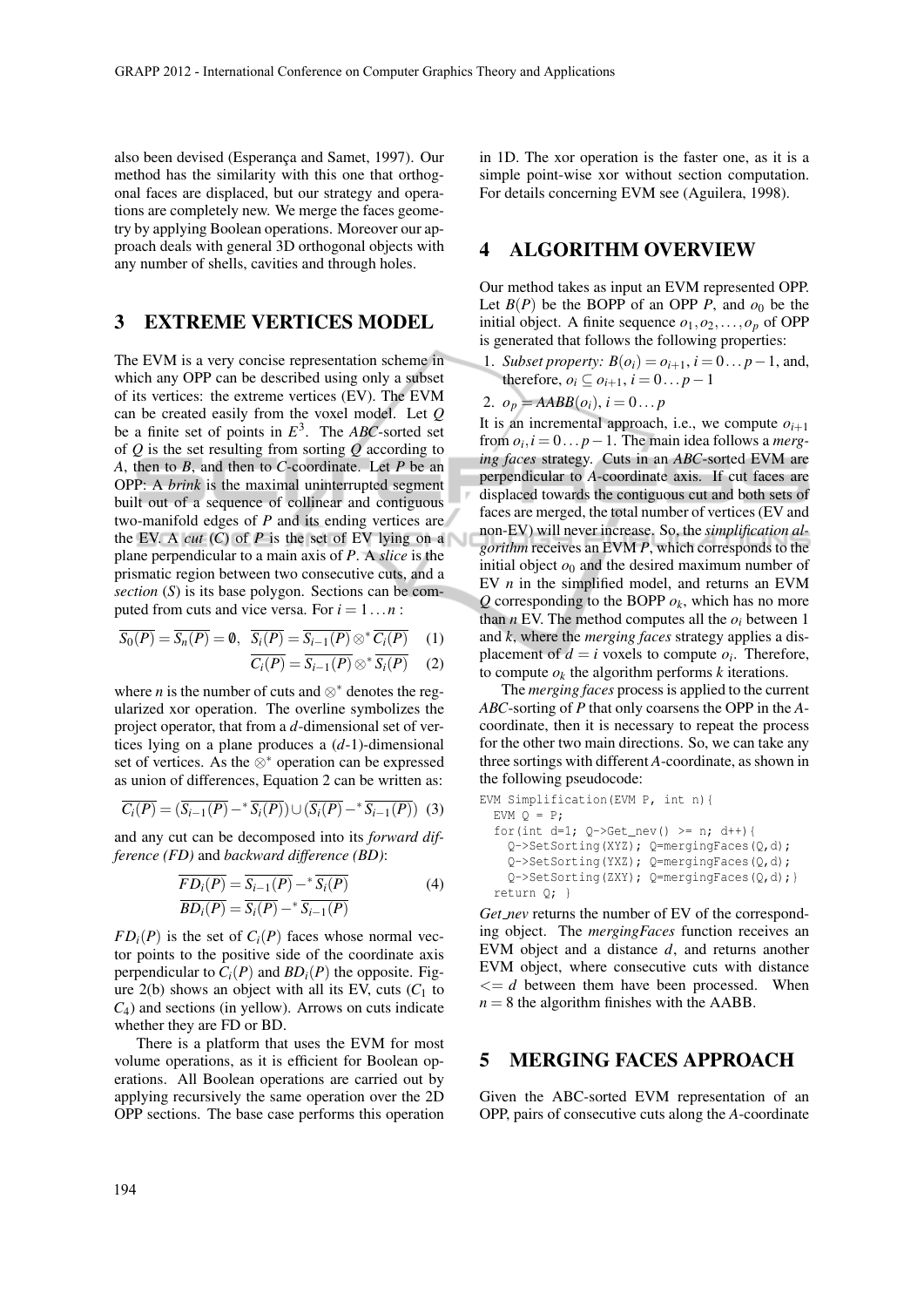axis are extracted and processed with a sequential scan. Let*C<sup>A</sup>* and*C<sup>B</sup>* be two consecutive cuts and *FDA*, *BDA*, *FD<sup>B</sup>* and *BD<sup>B</sup>* their corresponding forward and backward differences. A coarser OPP is achieved by displacing *BD<sup>B</sup>* to the position of *BDA*, and, similarly, displacing  $FD_A$  to the position of  $FD_B$ . Since the displacement is done in the direction of the respective normal vectors, and it is restricted by the cuts of the initial object, the model will never extend beyond these cuts. Thus, this process satisfies the *subset* property. So, the merging process performs the union of those faces with normal vector in the same direction that belong to two consecutive cuts, i.e.:

$$
\overline{newC_A} = \overline{BD_A} \cup^* \overline{BD_B}, \quad \overline{newC_B} = \overline{FD_A} \cup^* \overline{FD_B} \quad (5)
$$

where  $newC_A$  and  $newC_B$  are the pair of cuts that replace *C<sup>A</sup>* and *C<sup>B</sup>* respectively. Now, for objects with cavities, Equation 5 is not enough. For example, applying this equation to the object in Figure 1, the same OPP without any coarsening is obtained. In order to deal with this case, the void space must be detected **ECHN** with the expression: **Fig. 1.1.** 

$$
vSpace(C_A, C_B) = \overline{FD_A} \cap {}^{*} \overline{BD_B}
$$
 (6)

as *BD<sup>A</sup>* and *BD<sup>B</sup>* are sets of faces whose normal vector points to the opposite direction of *FD<sup>A</sup>* and *FDB*, but only *FD<sup>A</sup>* and *BD<sup>B</sup>* contribute to form a void space between the cuts. If a void space is detected, it must be removed from  $newC_A$  and  $newC_B$  in order to close it. Then, combining Equation 5 with Equation 6:

$$
\overline{newC_A} = (\overline{BD_A} \cup^* \overline{BD_B}) -^* (\overline{FD_A} \cap^* \overline{BD_B})
$$
(7)  

$$
\overline{newC_B} = (\overline{FD_A} \cup^* \overline{FD_B}) -^* (\overline{FD_A} \cap^* \overline{BD_B})
$$



Figure 1: 2D example with a single hole. Left: faces to be displaced in order to close the hole. Right: resulting BOPP.

Figure 2 shows a 3D example where applying Equation 8,  $newC_A = \emptyset$  and  $newC_B$  gets a new value (see Figure 2(c)), which partially closes the hole. The result of this process is an object with a concavity (see Figure 2(d)), which will be closed in the next sweep.

As this last operation contributes just to close void spaces, it guaranties the subset property. Now, there are two EVM properties that make possible to perform unions and differences as simple point-wise xor operations (Aguilera, 1998).

- *P1:* Let *P* and *Q* be two OPP such that  $P \cap Q =$ 0, having  $evm(P)$  and  $evm(Q)$  as their respective models, then  $\text{ewm}(P \cup Q) = \text{ewm}(P) \otimes \text{ewm}(Q)$ .
- *P2:* Let *P* and *Q* be two OPP such that  $P \supseteq Q$ , with  $\text{evm}(P)$  and  $\text{evm}(Q)$  as their respective mod $e$ ls, then  $evm(P - Q) = evm(P) \otimes evm(Q)$ .

According to these properties and as  $\overline{FD_A} \cap {^*F\!D_B} =$ **0**,  $\overline{BD_A} \cap \overline{^* BD_B} = 0$ , *vSpace* ⊆  $\overline{newC_A}$  and *vSpace* ⊆  $\overline{newC_B}$ , Equation 7 can be rewritten in order to be faster to compute as:

$$
\overline{newC_A} = \overline{BD_A} \otimes^* \overline{BD_B} \otimes^* (\overline{FD_A} \cap \overline{BD_B})
$$
(8)  

$$
\overline{newC_B} = \overline{FD_A} \otimes^* \overline{FD_B} \otimes^* (\overline{FD_A} \cap \overline{BD_B})
$$

In Figure 1,  $\overline{FD_A} = \overline{BD_B}$ ,  $vSpace(C_A, C_B) = \overline{FD_A} =$  $\overline{BD_B}$ . Then, applying Equation 8, *newC<sub>A</sub>* =  $BD_A$ ,  $newC_B = \emptyset$  and the hole is closed.

Observe the Figure 2(b), where if  $C_A = C_1$  and  $C_B = C_2$ , *new* $C_A$  and *new* $C_B$  will be exactly the same as  $C_A$  and  $C_B$  respectively. This happens when  $FD_A =$  $BD_B = 0$ , which is the condition to establish that there are no faces to be displaced to get a coarser model. In these cases,  $C_1$  is omitted and copied to the resulting model. On the other hand, the *merging faces* function process only those pairs of cuts with distance  $\langle \mathbf{C} \rangle = d$ . Formally, given the pair  $(C_A = C_i, C_B = C_{i+1})$ , if  $FD_A = BD_B = \emptyset$ , or *distance*( $C_A$ , $C_B$ ) > *d*, then  $C_i$  is copied to the resulting BOPP, and the method continues with the pair  $(C_A = C_{i+1}, C_B = C_{i+2})$ . In the other case, the pair  $(C_A, C_B)$  is processed with Equation 8.

The *merging faces* process takes cuts in pairs:  $(C_A = C_i, C_B = C_{i+1}), i = 1, i < n-1, i = i+2$ , i.e. first the pair  $(C_1, C_2)$ , then  $(C_3, C_4)$ , and so on.



Figure 2: A 3D OPP with holes. (a) Original object. (b) EVM encoding (EV, cuts and sections), where cuts  $C_2$  and  $C_3$  are the sets of faces to be displaced in a first step. (c) Resulting cuts and (d) object after applying Equation 8.